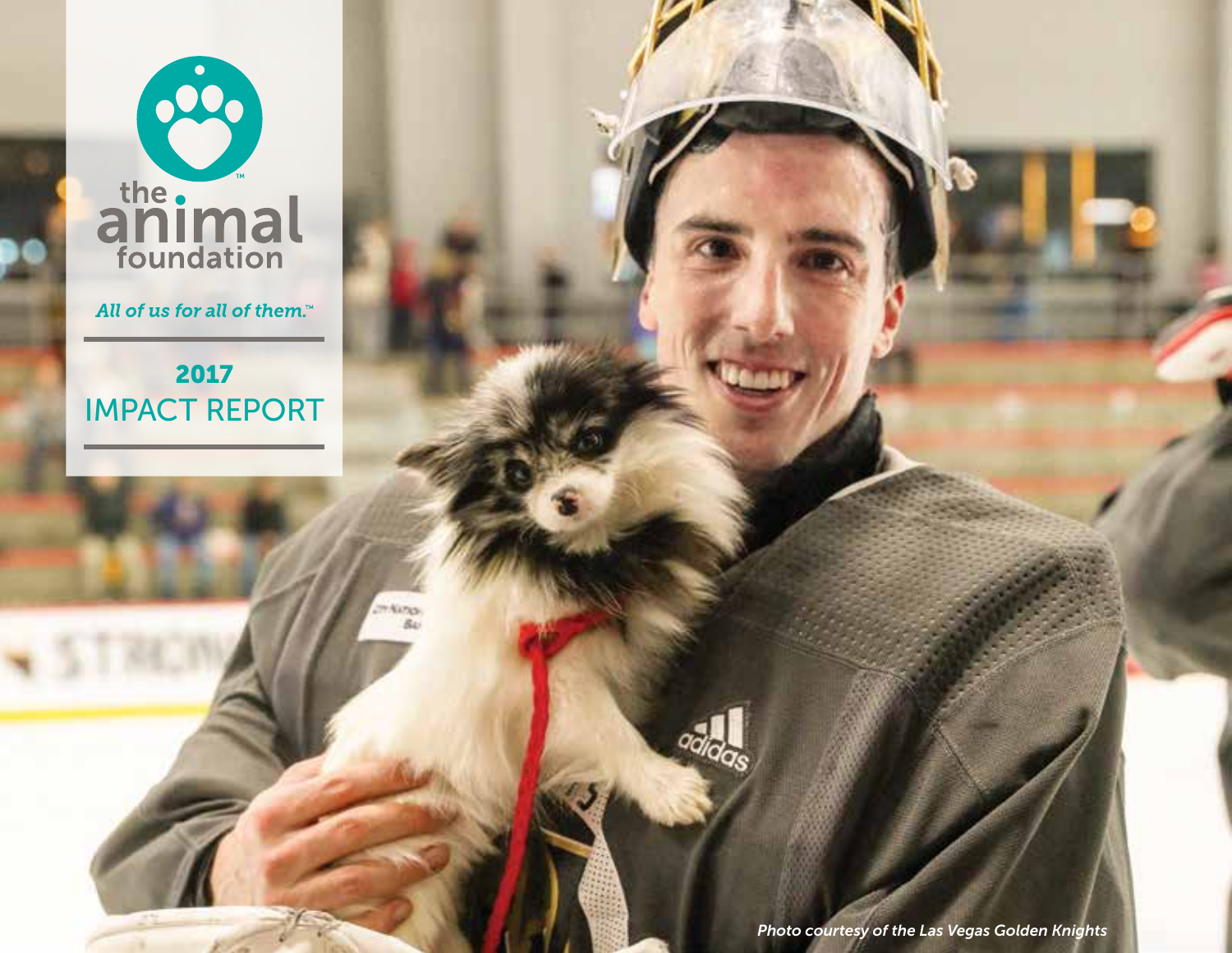### Dear Friend:



Last fall, many of you joined us to mark the beginning of the construction phase of our Mission: Possible 2020 capital campaign. As staff, volunteers, board members, partners and members of the community at large gathered to watch, shovels first moved dirt for what would be the most ambitious physical expansion in our organization's history. Needless to say, it was an exciting time and a longanticipated moment.

As the pace of physical progress toward our goal quickens, it would be easy to focus exclusively on the end game – that future state so many of us are working diligently to achieve. But it's also important to take stock of the accomplishments of the past year and the many points of pride we can claim today.

In 2017, amidst the disruption of campus construction, our team continued to improve programs, services and outcomes in meaningful, measurable ways. Intakes of dogs and cats reached their lowest level ever, thanks in part to our spay/neuter initiative and programs designed to keep animals and their owners together through temporary setbacks. And, in a milestone for The Animal Foundation, the number of lives we saved topped the

25,000 mark for the first time in our history. These results attest to the fact that the key initiatives already in place as part of Mission: Possible 2020 are working.

In these pages, you'll learn more about our accomplishments in 2017 – work that puts us several steps closer to our goal of saving every healthy and treatable animal who comes through our doors. While we proudly celebrate those achievements, we realize there's more work to do – more funds to raise, more new programs to establish, more lives to save.

With your continued support, I'm confident that our progress will only accelerate in the years ahead. All of us are united in pursuit of an ambitious-but-achievable goal – and the animals who find themselves in our care are counting on us to succeed.

Thank you for your contributions to this monumentally important effort.

Sincerely,

Christine Robinson Chief Executive Officer, The Animal Foundation

#### Board of Directors

Andrew Vaughan, DVM, DACVIM – Chairperson Matthew Frazier – Vice Chairperson Robin E. Perkins – Secretary Rikki Tanenbaum – Treasurer Michael Accardi – Member at Large

Lisa M. Gann, CPA Linda Marvin Brette Sadler Matthew Silverman Paul Snow

#### Emeritus Board **Members**

Doug Crosby Jane Greenspun Gale Tom Kaplan Marilyn Larson Vivica Marshall Dianne Merkey Chris Stacey Michael Wilkins Dale Wynn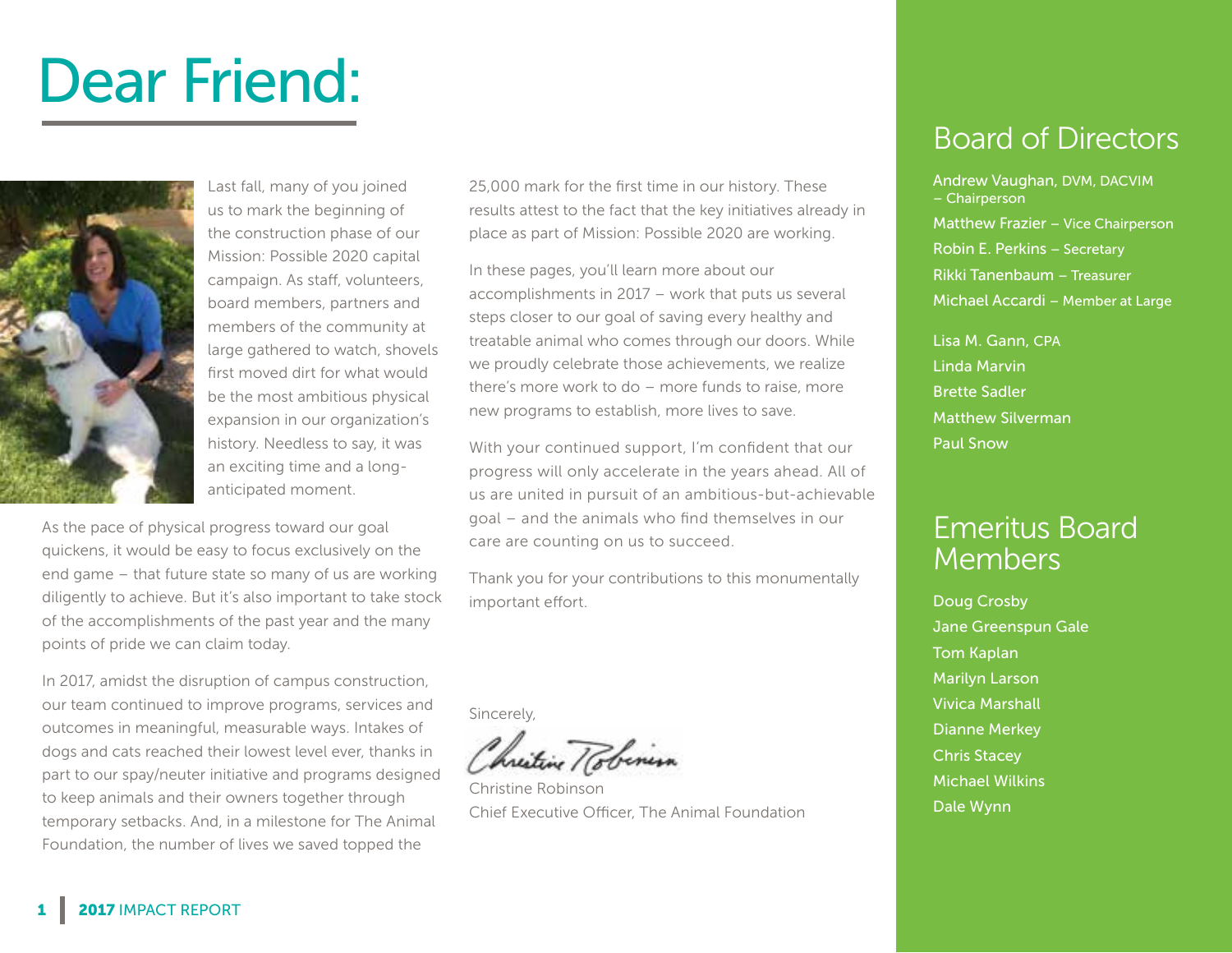## Me-Mow

Just three months old, Me-Mow was found on the streets with severe chemical burns over much of his body, neck and head. When he arrived at The Animal Foundation, our veterinarians immediately began an intensive pain- and wound-management program that continued until Me-Mow was stable enough to move to a foster home, where he was able to receive round-the-clock care.

Before leaving the shelter, however, Me-Mow caught the eye of a patron. Struck by the cat's quiet stoicism and severe burns, Darrin snapped a photo of Me-Mow to show his daughter.

In the days following his move to foster care, Me-Mow got worse. Our veterinarians and Me-Mow's foster caregiver worked together to establish a routine that included a rigorous combination of oral and topical medicines, syringe feedings and compresses applied three times daily. To everyone's relief, Me-Mow slowly began to improve. Wearing a newborn infant undershirt and a specially made cone to protect his wounds, Me-Mow began revealing his friendly and playful personality.

Within weeks, Me-Mow was ready for adoption. Darrin and his daughter were first in line that day, waiting to give Me-Mow his forever home. Today, Me-Mow thrives, showing few if any signs of his once-severe injuries. As he hunts for socks and chases his animal siblings, Me-Mow provides another example of how "All of Us for All of Them" works.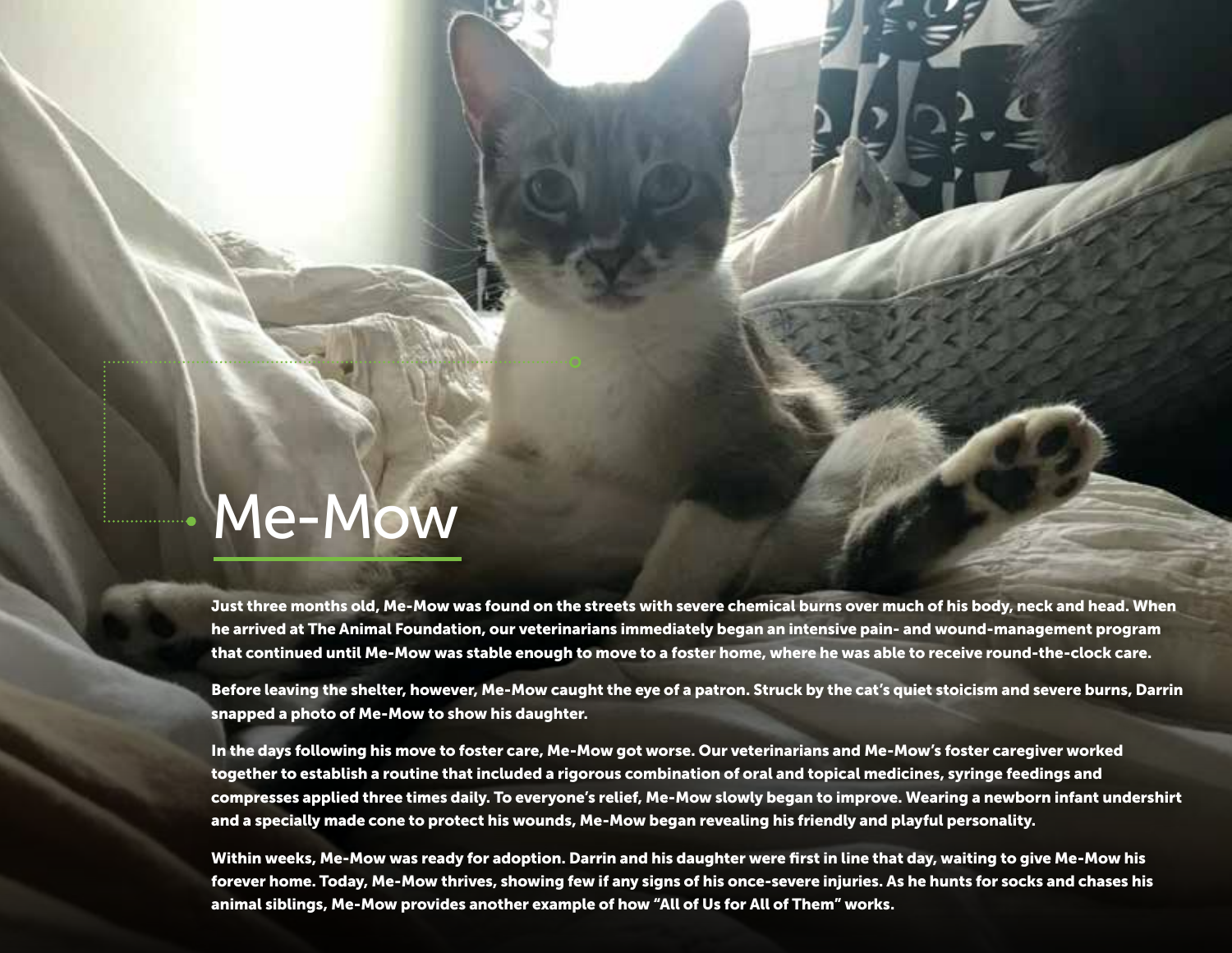In 2015, we launched Mission: Possible 2020, our initiative to save the lives of all healthy and treatable animals who enter our care. Our progress toward that goal has been steady and substantial, as evidenced by our recent year-over-year results:

#### POSITIVE PLACEMENTS 2017 ALL ANIMALS





#### INTAKES - DOGS & CATS



#### EUTHANASIA - DOGS & CATS



23% Decrease Since Launch of Mission: Possible 2020



70% Decrease Since Launch of Mission: Possible 2020

#### LIVE RELEASE RATE DOG & CAT

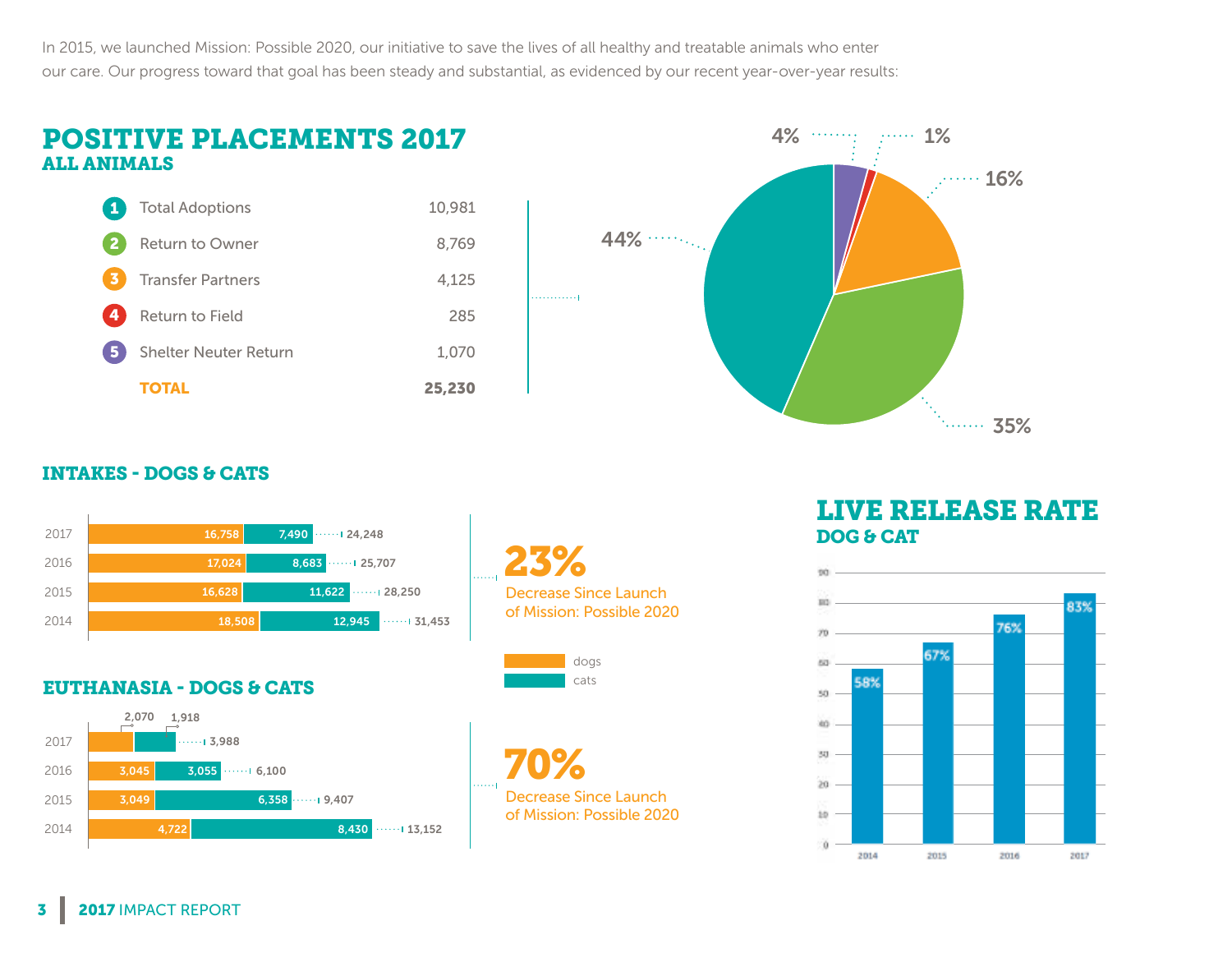



### Our Progress Continues

The Animal Foundation marked a Mission: Possible 2020 milestone in October with a ceremonial groundbreaking event that marked the start of new construction and renovations at our 8-acre campus. New and updated facilities are paramount to our goal of saving all healthy and treatable animals who come to us in need.

"This is truly a historic and exciting day for the Las Vegas Valley," said Jan Jones Blackhurst, Campaign Chair of the Mission: Possible 2020 capital campaign and former mayor of the City of Las Vegas. "It's amazing what can happen when members of a community come together to support each other, and I am confident that this initiative is going to have a tremendous impact on our Las Vegas community."

While the groundbreaking was an important moment in our physical transformation, we've made marked progress toward our overall Mission: Possible 2020 goal in other ways as well.

Since its introduction in 2015, our Community Cats program has dramatically decreased the area's homeless cat population. Dogs Playing for Life (DPL) has substantially improved our live-release rate for dogs. Animal Relocation and Transfer (ART) has expanded its partner network and outreach efforts to drive similar improvements in positive outcomes. These programs have been instrumental in helping increase our overall live release rate from 58% before our strategic initiatives started to over 83% in 2017.

In the following pages you'll learn more about these and other efforts that take us closer to our lifesaving goal.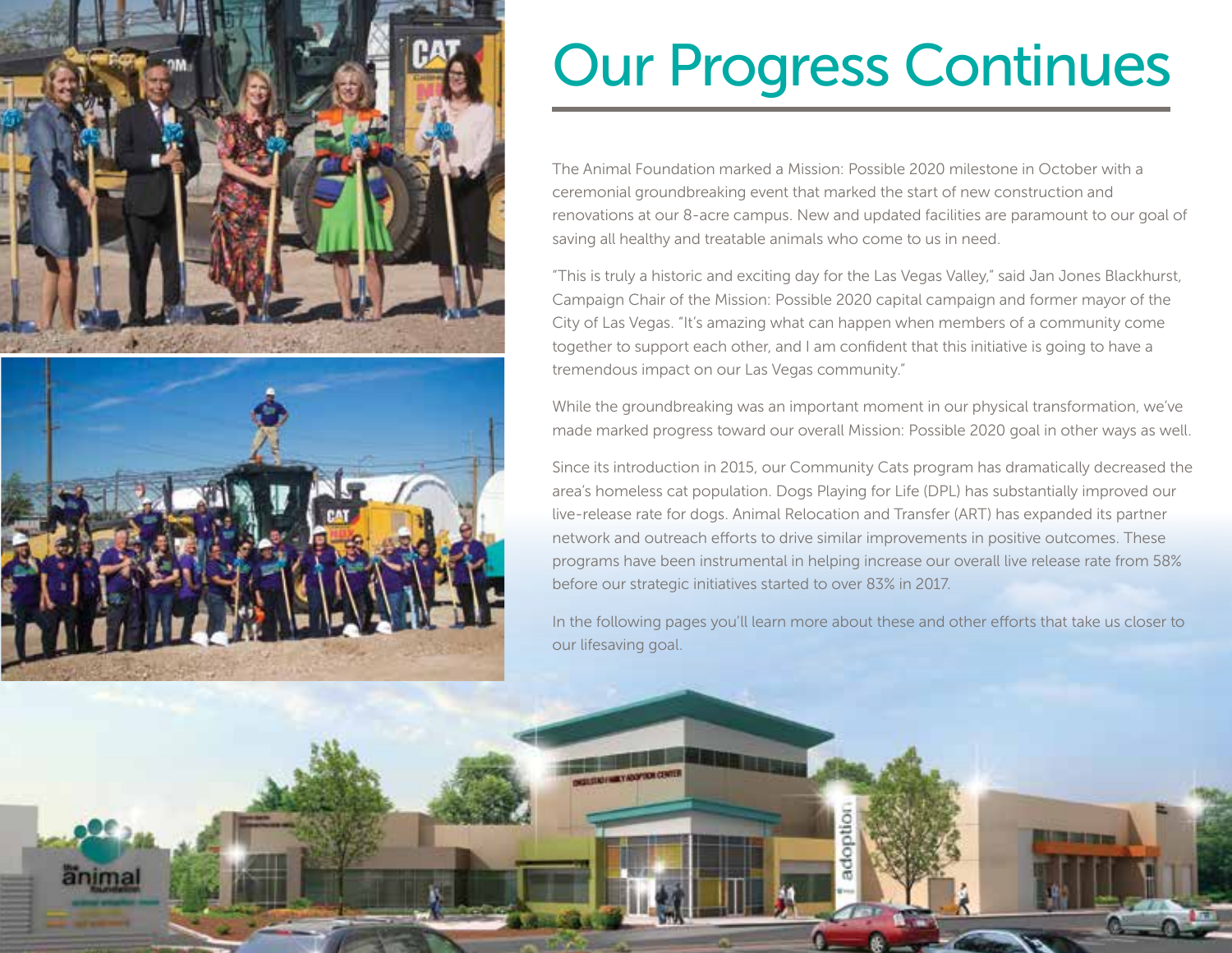

# Community Cats

Some of our most important lifesaving efforts are those that address the root causes of pet overpopulation. A prime example is Community Cats, a program launched in partnership with Best Friends Animal Society to help control local cat populations and improve our shelter live release rates.

Community Cats are those found outside who appear to be thriving in their outdoor environment. Any un-owned, free-roaming cat – friendly or feral – is a candidate.

Participants in the program arrive through a variety of channels. Some are brought in directly by residents. Others come to us via our animal control partners. Here, they are sterilized, ear-tipped, vaccinated and released outdoors at the same place they were found.

Back in their home territory, these cats are far more likely to get back to their previous home – or find a new one. They also continue to use resources and help prevent other cats from moving in. Over time, this decreases the free-roaming cat population. Their absence at the shelter frees up resources, allowing us to help other cats through our adoption, transfer and foster programs.

By the end of 2017, The Animal Foundation had completed 7,055 spay/neuter surgeries on animals in the Community Cats program. This could have a massive impact on our valley's cat population since, by conservative calculations, a female cat can produce tens of thousands of offspring in a single decade.

Other metrics of the program's success include our cat intake rate, which has decreased a remarkable 64% from 2015, and our live release rate for cats, which has increased from 44% in 2015 to 73% in 2017.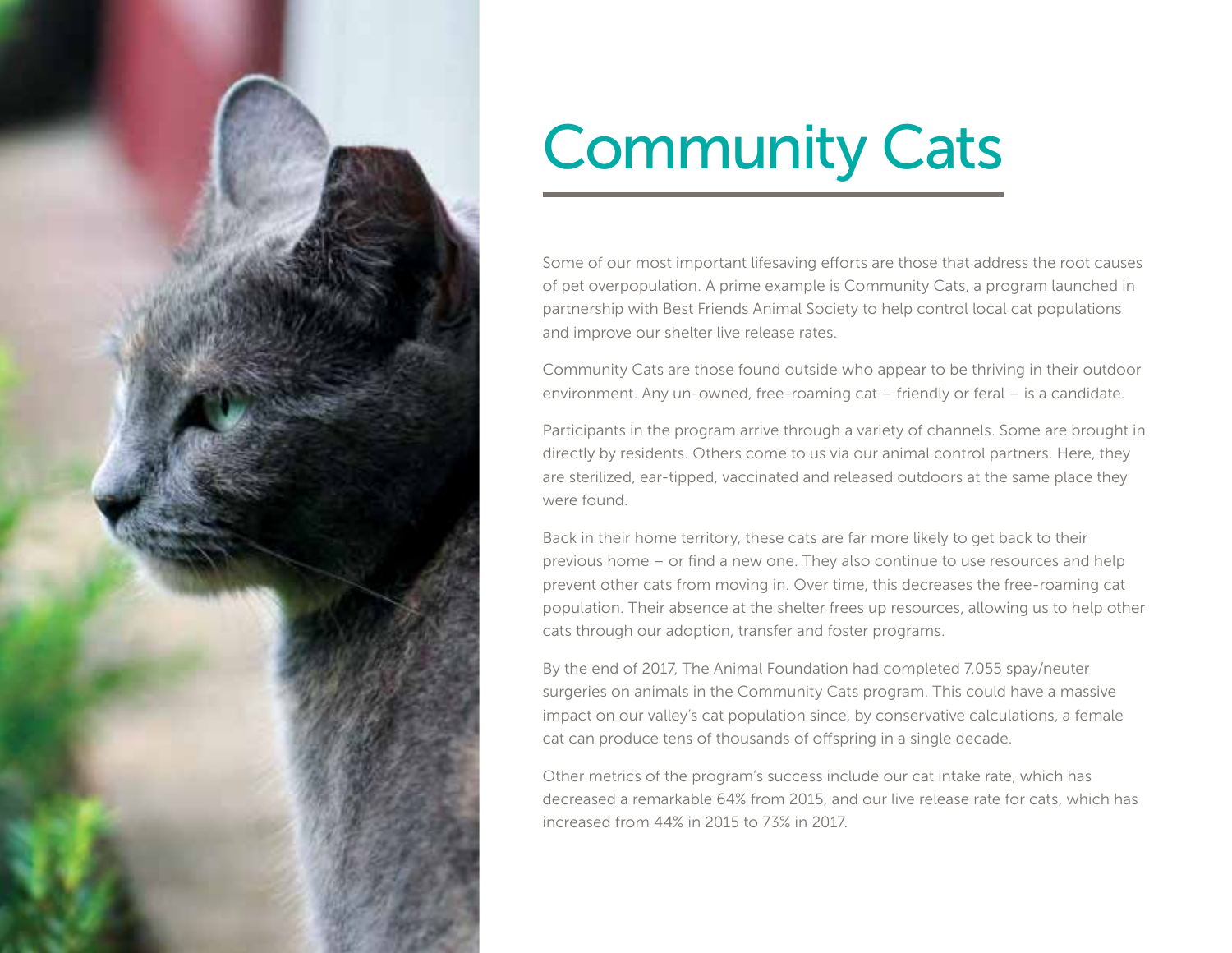

#### Katherine Heigl added 2 new photos. February 10 - @

A couple of months ago a UHaul truck was found abandoned by the side of the road in Las Vegas. When police officers opened the truck they found over 160 Pomeranians shoved 2 to 3 in crates only big enough for one dog. They were left with no food. No water. No fresh air. The Animal Foundation swiftly stepped in, got the dogs medical care and assessed each one. They did a phenomenal job caring for these cruelly abandoned creatures and I am so grateful to them! My Jason Heigi Foundation took twelve of the older dogs who needed more medical care. I'm thrilled to say that as of today all 12 have found their loving forever homes (as have all the rest of the poms!) One of them found his home with me...meet the newest member of the Kelley family Sergeant General Major Sir. Named for his commanding and in charge personality. We like to call him Sergeant Snuggles...he is not amused by this nickname. ... . . . .

# ART – Animal Relocation and Transport

When Monique from our Animal Relocation and Transfer (ART) Department found herself driving nine pythons more than 200 miles so they could be placed in a sanctuary, she momentarily wondered what she had signed up for. Yet such an event is all in a day's work for the ART program, which is critical to our mission and goal.

Working with network partners, we relocate and transfer animals that need special medical care, who aren't thriving in the shelter environment or who are likely to be adopted more quickly elsewhere. We also transfer wild and exotic animals to sanctuaries where they can thrive. Since the inception of Mission: Possible 2020 the number of transfers has increased 56% overall and 67% for dogs and cats.

To achieve these results, the recently expanded ART team works tirelessly behind the scenes, networking and cultivating relationships across the country  $-$  and sometimes beyond  $-$  to find placement for animals in need. They maintain a list of 200 rescue partners, many of whom only accept specific breeds, and work with nearly half of them in any given year.

Last year, the ART team handled hundreds of cases and placed 4,124 animals. In addition to those nine pythons mentioned earlier, we also transported 37 Chihuahuas to a partner in Canada, 25 rabbits to San Diego and 76 chickens to a shelter in northern Nevada. The ART team also played a prominent role in last year's headline-grabbing Pomeranian story, transporting 20 of the dogs — including many who needed special medical care — to the Jason Debus Heigl Foundation, cofounded by Emmy Award-winning actress Katherine Heigl.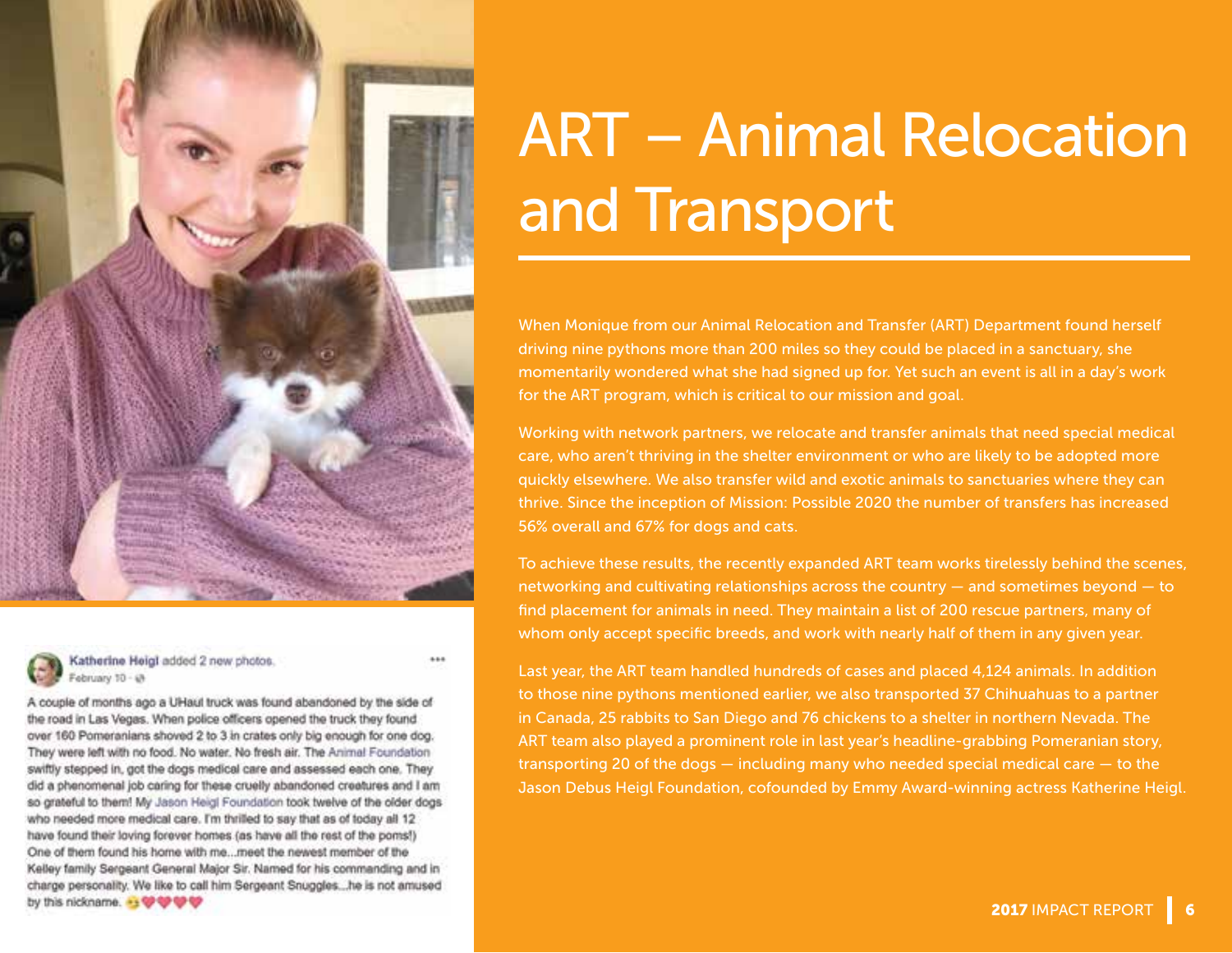# **Lifesaving** Behavioral Programs

As part of the Mission: Possible 2020 initiative, we're finding ways to address the behavioral issues and public misperceptions that contribute to the disproportionate number of large dogs in our care. Big dogs and bully breeds typically stay in the shelter twice as long and face greater obstacles in achieving positive outcomes.

In response, The Animal Foundation implemented Dogs Playing for Life, which provides dogs with outdoor exercise and the opportunity to socialize with other canines and humans. The program is resource-intensive, requiring the efforts of dozens of employees and volunteers every day. But the payback is priceless: That crucial time out of the kennel improves the health of shelter dogs — and the likelihood of adoption by making every dog who participates calmer and better behaved. Programs like Dogs Playing for Life helped take our live release rate for dogs to over 87% in 2017.

Dogs Playing for Life is the first phase of our Academy for Canine Etiquette (ACE) program, which will ultimately provide a variety of training and enrichment programs like obedience training and loose-leash walking lessons. Future participants in ACE will be eligible for AKC Canine Good Citizen certification, which will help put them on a more direct path to finding their forever homes.

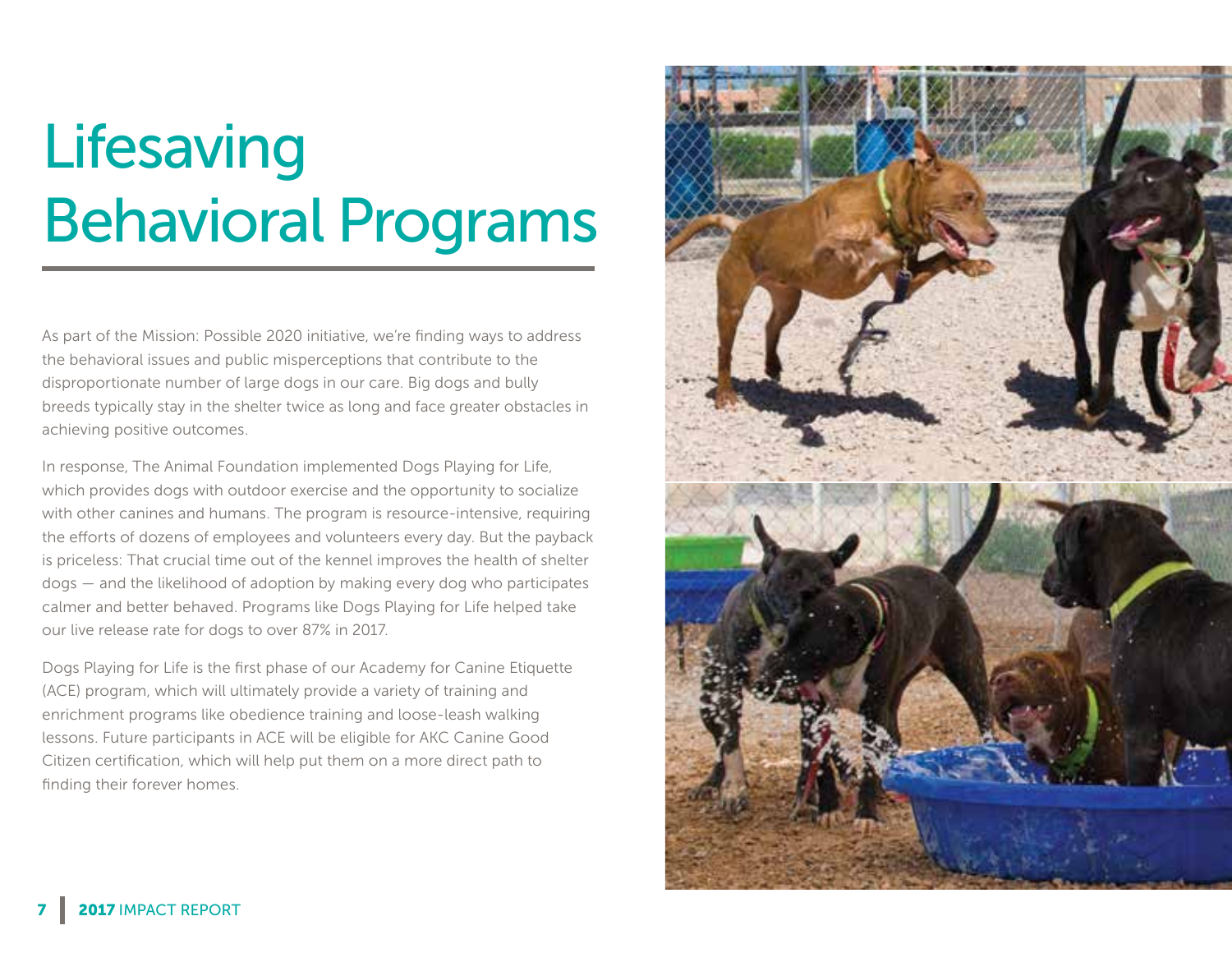### 2017 by the numbers

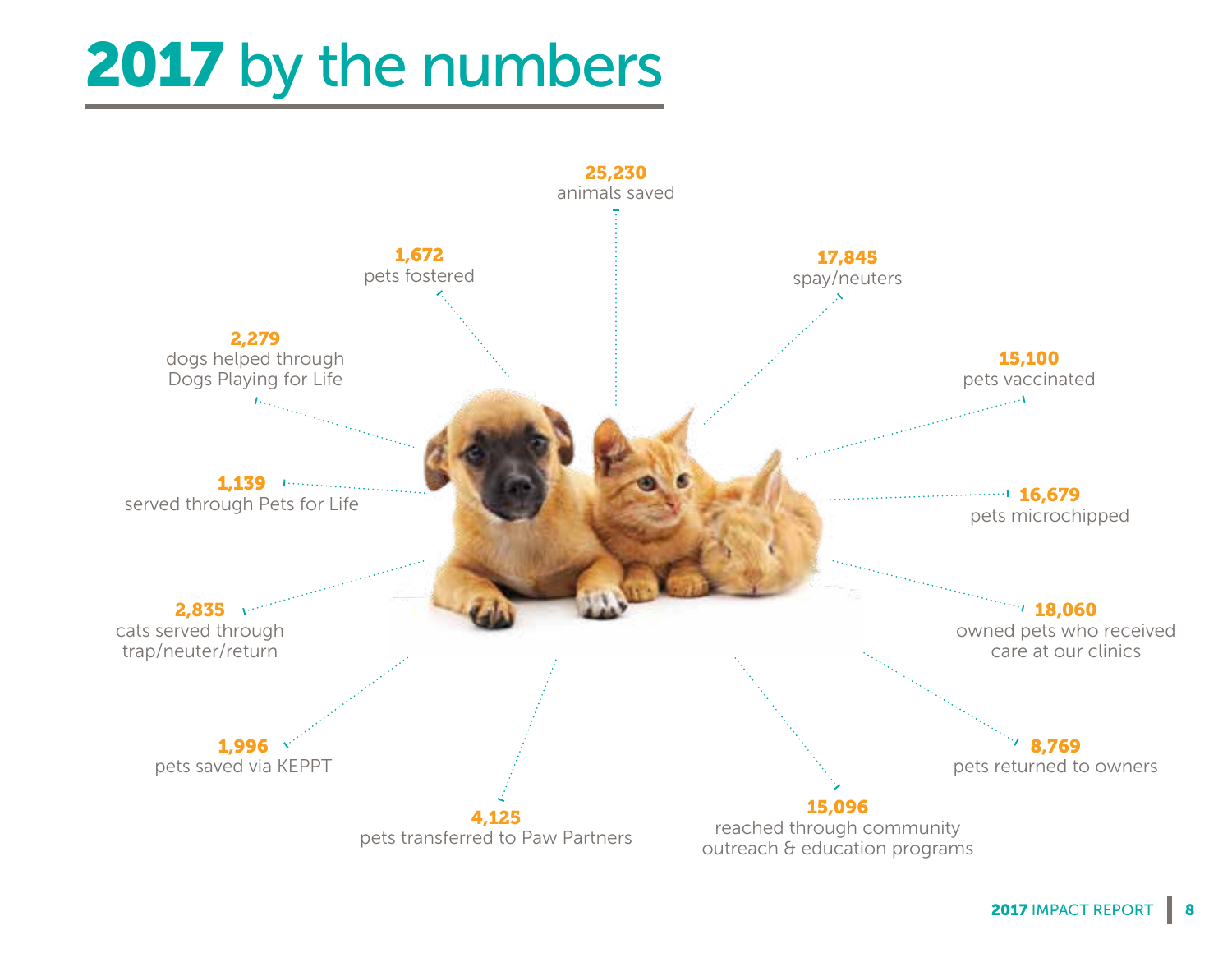# 160+ Happy Tails

When 164 Pomeranians were rescued from the back of a U-Haul truck in late 2017, their arrival at The Animal Foundation captured the attention of millions. The story serves as a testament to the extraordinary efforts made daily by our team to accommodate animals in need.

An early morning call on November 30 set the wheels in motion. Our admissions team showed up well before dawn to begin the lengthy intake process — transferring the dogs from overcrowded, filthy crates into clean, safe shelter housing. Simultaneously, our animal care team sprang into action to find and prepare space for cleaning and feeding the traumatized dogs. Next on the scene, our team of behavior and medical specialists triaged resources over several days to conduct careful, in-depth evaluations of each dog. Those with special needs were quickly paired with staff members, fosters and rescue partners, who provided in-home care away from the shelter.

The pace quickened even further once the Pomeranians were made available for adoption. Our shelter groomer enlisted a small group of volunteers to prep every single dog for the adoption campaign. Volunteers stepped in to take beauty shots of the newly coiffed dogs while the adoptions, development and marketing teams planned a massive outreach campaign that included the celebrated "Pucks for Paws" event, in partnership with the Vegas Golden Knights.

Less than six weeks after their arrival at The Animal Foundation, the Poms had been transformed. Once shy and withdrawn, the dogs were healthy, relaxed, sociable and eager to accept kisses, cuddles, and ear-scratches from a fawning public.

Thanks to the unwavering support of the Las Vegas community – and the tireless work of a remarkable shelter team – we transformed tragic circumstances into more than 160 happy tails.

#### *"In Southern Nevada, The Animal Foundation alone has the capacity to take in, care for and hold in custody a 160+ dogs seizure."*

— Jeff Dixon, Nevada State Director The Humane Society of the United States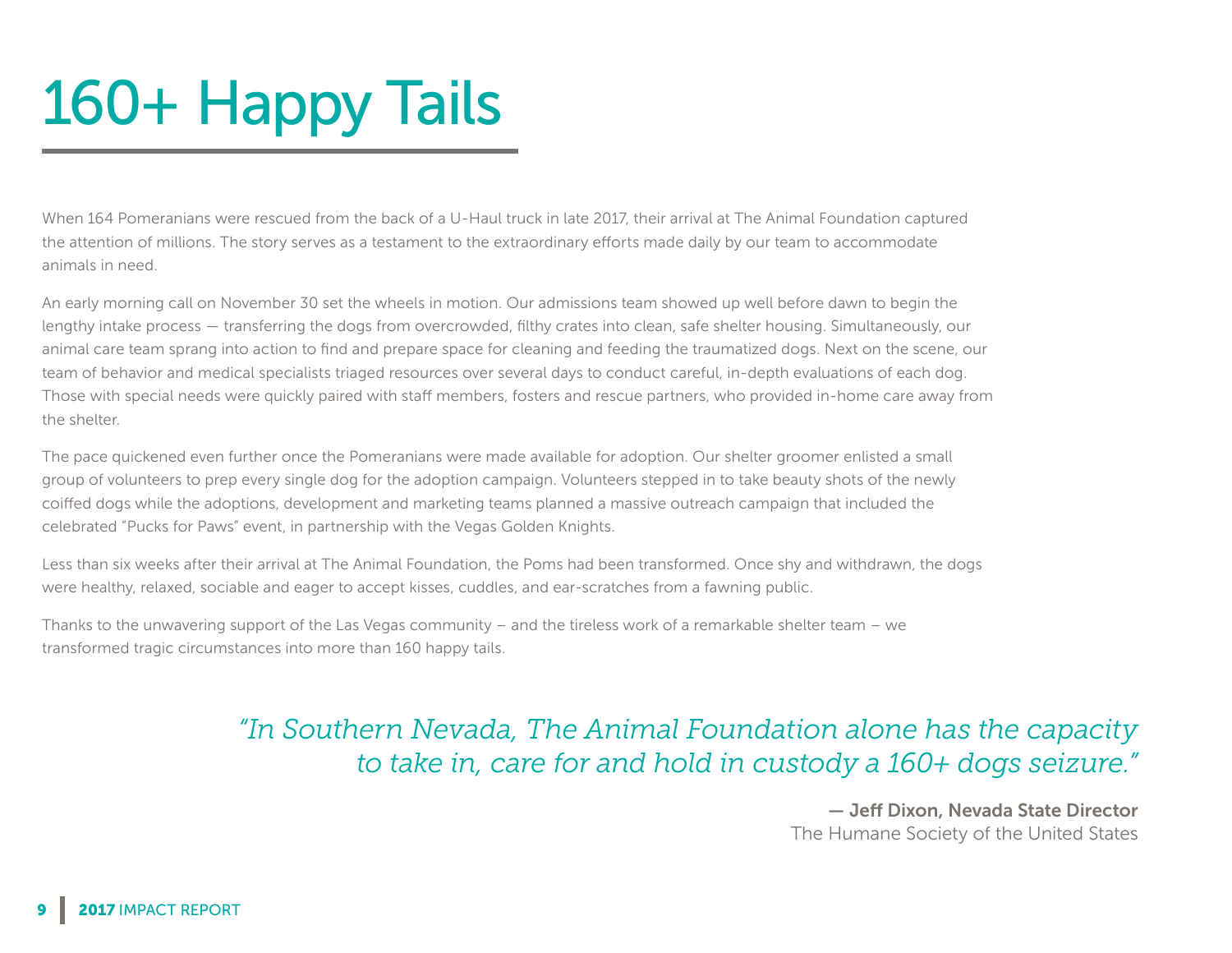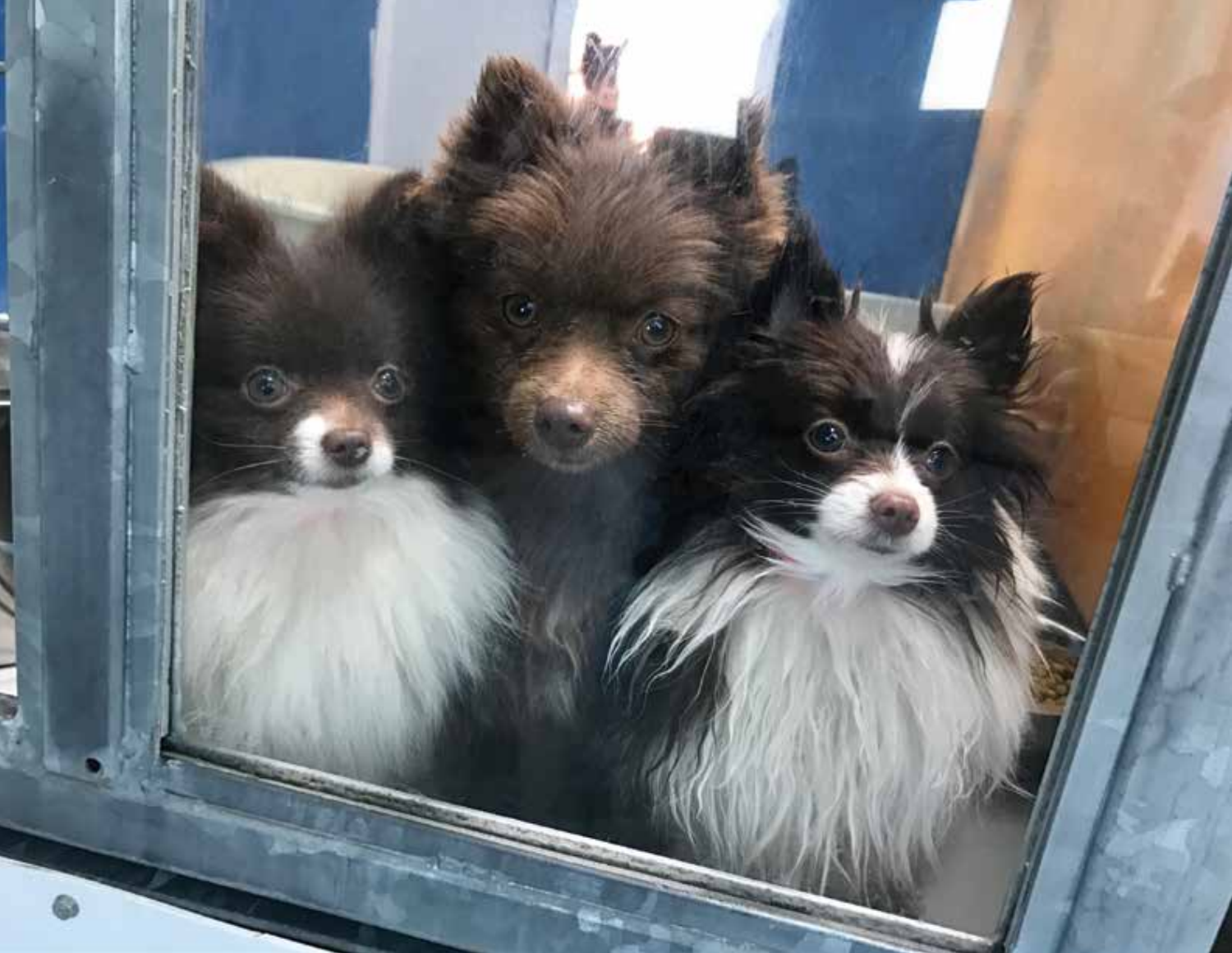# More Capacity to Save Lives

In 2017, The Animal Foundation reopened a satellite location in Henderson, growing our geographic footprint and expanding our ability to save lives.

With funding from PetSmart Charities, our Everyday Adoption Center opened in February 2017 at Lake Mead Crossing. It houses up to 40 animals (dogs, cats, rabbits) and gives many valley residents a more convenient location to adopt a pet directly from our shelter.

Two full-time employees and a roster of volunteers staff the 2,500-square-foot location, which includes housing for large and small dogs, a separate cat adoption center and play areas for animals awaiting adoption.

In just 10 months of operation, our team completed 695 adoptions at PetSmart. Our goal is to exceed 1,000 in 2018.



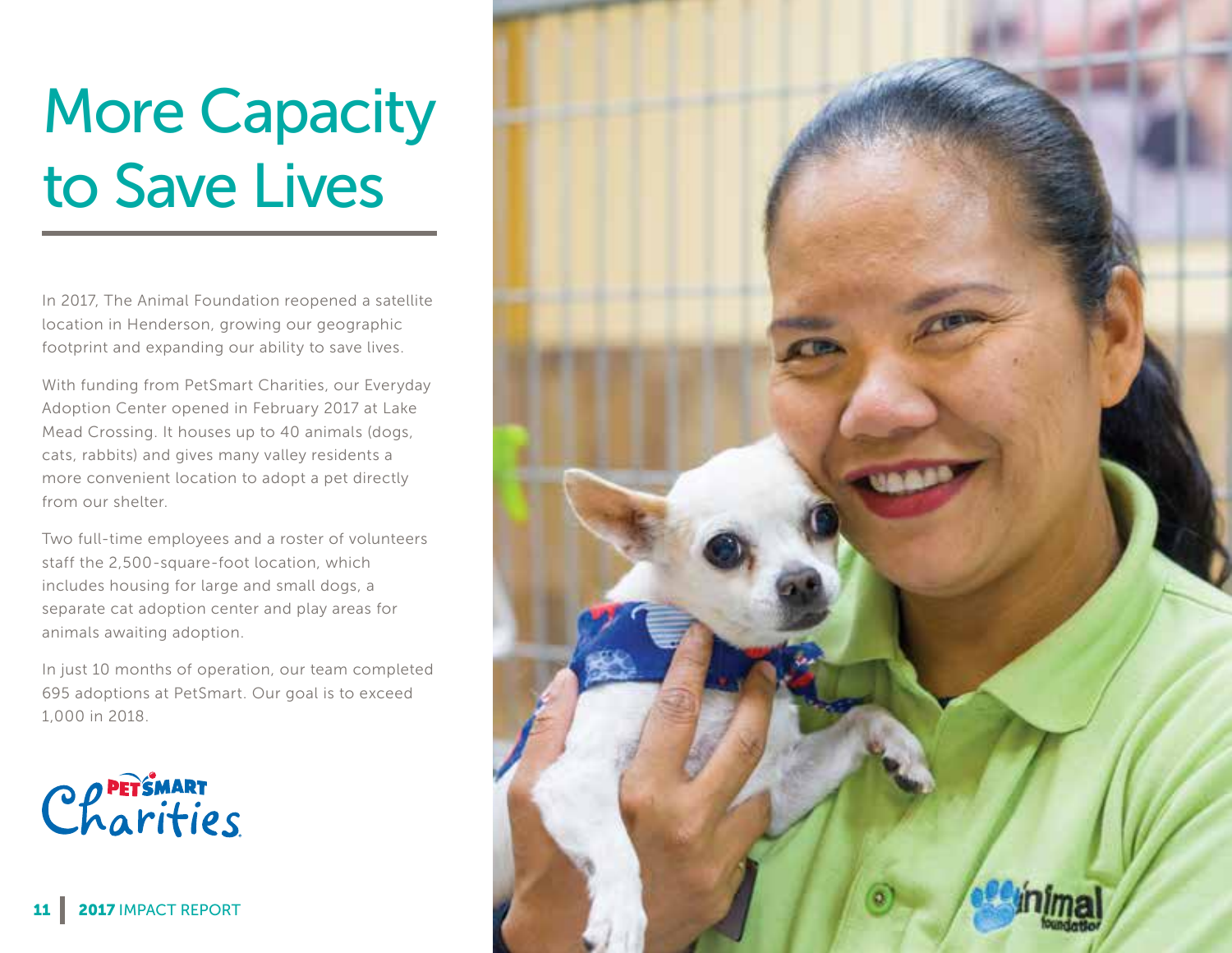### Best in Show

In 2017, nearly 1,000 general-admission guests, 654 VIPs and four local TV news outlets joined us at UNLV's Thomas & Mack Center for Best in Show, our largest fundraising event of the year, where we raised a record \$428,000 and found permanent homes for each of the 53 dogs that participated.

Best in Show is a true "All of Us for All of Them" endeavor, requiring months of planning and preparation by an army of volunteers and employees.

It starts with our development department, which oversees the event, working with our Board of Directors and internal teams as well as sponsors, judges, donors, advertisers and vendors.

Members of our Best in Show Committee generously donate their time year round, selling VIP tables and soliciting one-of-a-kind products and services for silent and live auctions.

Others answering the "all hands on deck" call include our animal behavior team members, who carefully choose the right variety of pupticipants for the event. Clinic employees then handle health exams, spaying or neutering, vaccinating, and microchipping. The foster team finds host families who are willing to handle the logistics associated with grooming, medical care, and photo shoots. On event day, the adoptions team handles post-event screening interviews and processing to ensure that every dog goes home with its new family.

The facilities department shuttles materials and supplies from campus to the arena, delivering them to more than 100 volunteers, who log thousands of hours on event week. During the actual show, a skeleton crew maintains business as usual at the main campus, ensuring that adoptions, admissions, and the clinic remain open to serve the public. Wherever you watch the main event – from the arena floor or behind the scenes, you'll see one thing clearly: Best in Show brings out the best in us.



*Photo courtesy of Lucinda Flint Photography*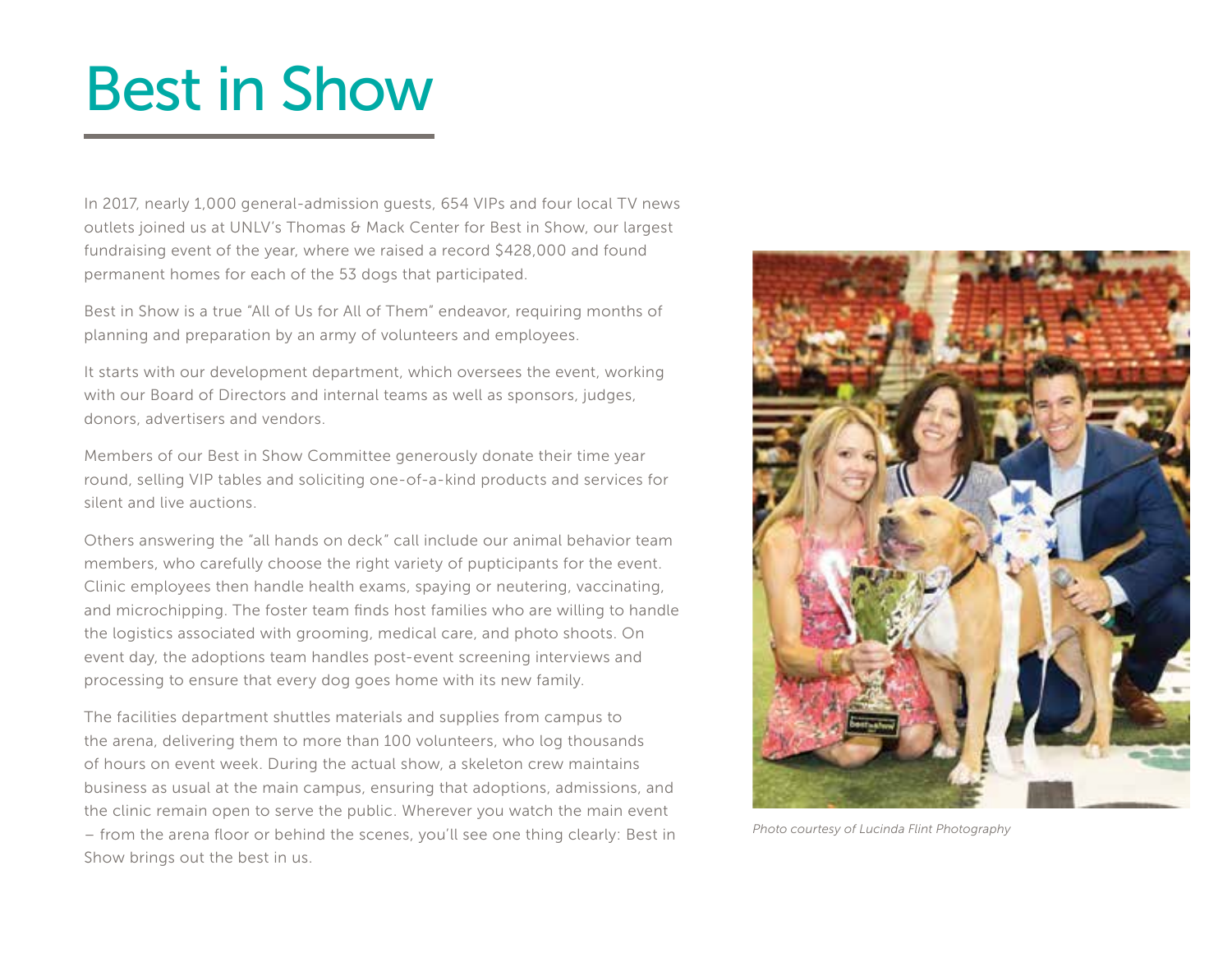## Audited Financial Results 2017



#### 2017 REVENUE\*

*\* Includes unrealized gains on investments of \$522,786*



#### 2017 EXPENSES\*\*

| <b>2</b> Management & General  \$1,597,223 |
|--------------------------------------------|
|                                            |
|                                            |

*\*\* Includes non-cash depreciation of \$612,714*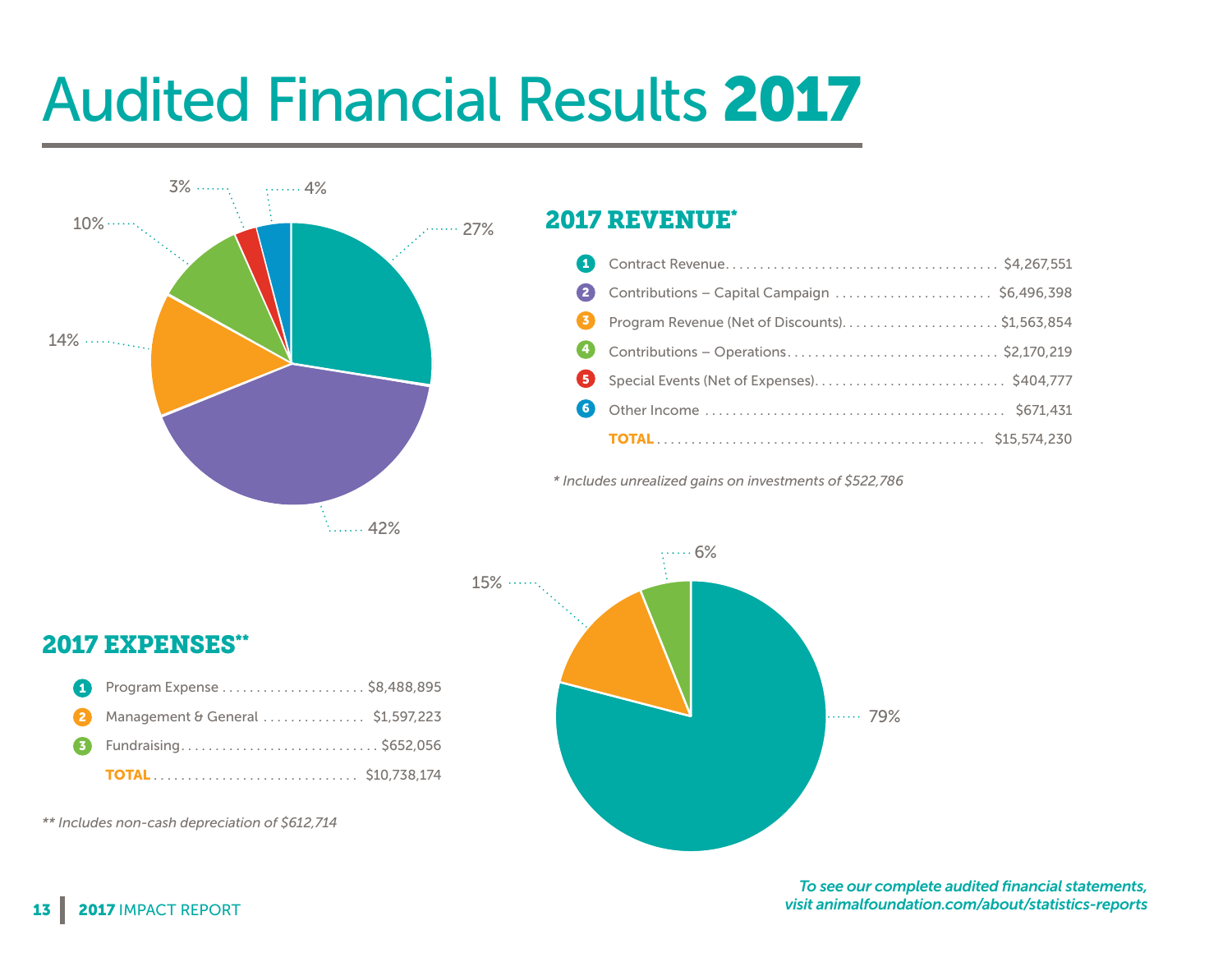### Olive and Julia

Olive and her family truly embody the spirit of "All of Us for All of Them."

Julia was a four-year-old Chihuahua waiting to be adopted when she was spotted by a very special girl named Olive, who was visiting The Animal Foundation with her family. Despite being just four herself at the time, Olive was inspired by Julia and by her trip to the shelter. She couldn't help thinking about all the other animals at the shelter and wanted to help them too. With her birthday coming up, Olive asked her family for a party where, instead of gifts, guests could bring donations to benefit the homeless pets at The Animal Foundation.

For the past four years, Olive has asked her friends and schoolmates to celebrate her birthday by donating to The Animal Foundation instead of giving her gifts. Last year, Olive raised over \$900 in cash and much-need supplies. She was recently given the Acts of Kindness award by 8 News Now.

As her ninth birthday approaches, Olive, now a Las Vegas fourth-grader, plans to continue to inspire others by donating her award money and again collecting birthday donations for The Animal Foundation.